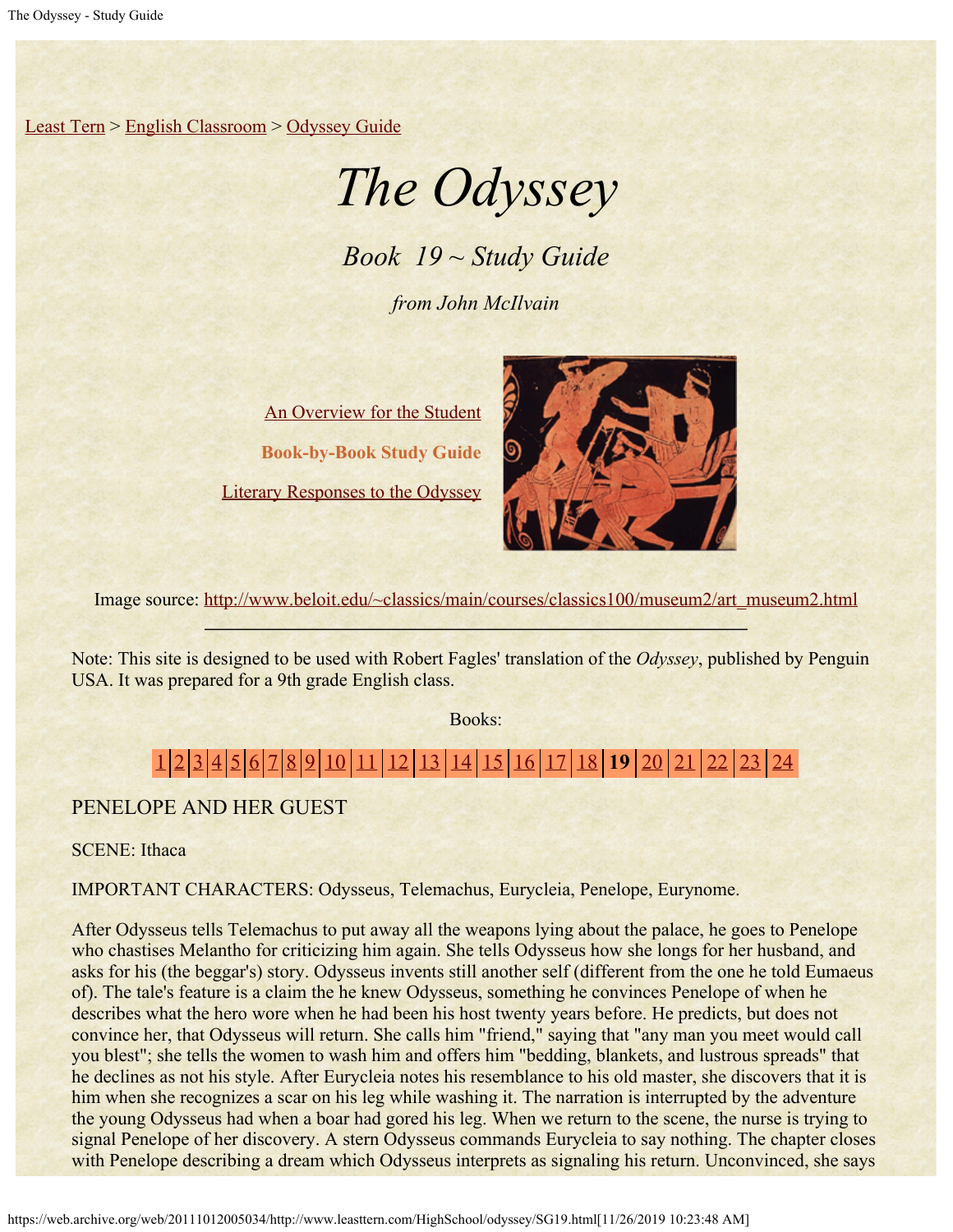that it is time to have the contest to see which of the suitors can string Odysseus' bow and shoot an arrow through a dozen lined up axes; only for that man will she forsake her palace. Odysseus in turn tells her not to put off the contest. "Before that crew can handle the polished bow . . . Odysseus, man of exploits, will be home for you."

### PAY ATTENTION TO:

- the interaction of Odysseus and Penelope;
- the continuing development of Penelope as a character;
- the recognition by Eurycleia;
- the story behind the scar;
- the plan to test the suitors' abilities.

#### EPITHETS:

- More descriptors for Penelope: alert, observant, wise, reserved, discreet. seasoned.
- More descriptors for Odysseus: the old soldier, old trooper, master of craft, master improviser, great master of subtlety, wily, cool tactician, man of exploits.

#### QUESTIONS:

- 1. What ruse does Odysseus tell Telemachus to carry out at the beginning of the book?
- 2. What does the stranger ask Penelope not to ask him? Why? Does she ask him anyway?
- 3. Where does Odysseus tell Penelope he is from? Does this story have anything in common with the story he tells Eumaeus?
- 4. How does Penelope react to what she hears of Odysseus? How does Odysseus react to her reaction?
- 5. What prediction does Odysseus give to Penelope?
- 6. How did Odysseus obtain the scar that Eurycleia recognizes?
- 7. What does Odysseus say to Eurycleia?
- 8. What is the dream which Penelope describes to Odysseus? How does he interpret it?
- 9. How does the stranger affect Penelope? Why is she favorably disposed toward the stranger?
- 10. How does Penelope plan to test the suitors to see which one she will marry?

#### QUOTATIONS TO REMEMBER

"Surely a god is here - (42) one of those who rule the vaulting skies."

"Quiet," his father, the old soldier warned him. "Get a grip on yourself. No more questions now."

... alert Penelope (97) wheeled on the maiden (Melantho) and tongue-lashed her smartly "Make no mistake . . . you will pay with your life, you will."

" . . .whatever form and feature I had, what praise I'd won, (138) the deathless gods destroyed that day the Achaeans sailed away for Troy, my husband in their ships, Odysseus - if he could return to tend my life the renown I had would only grow in glory. Now my life is torment . . ."

 "Three whole years (169) I deceived them blind, seduced them with this scheme . . . .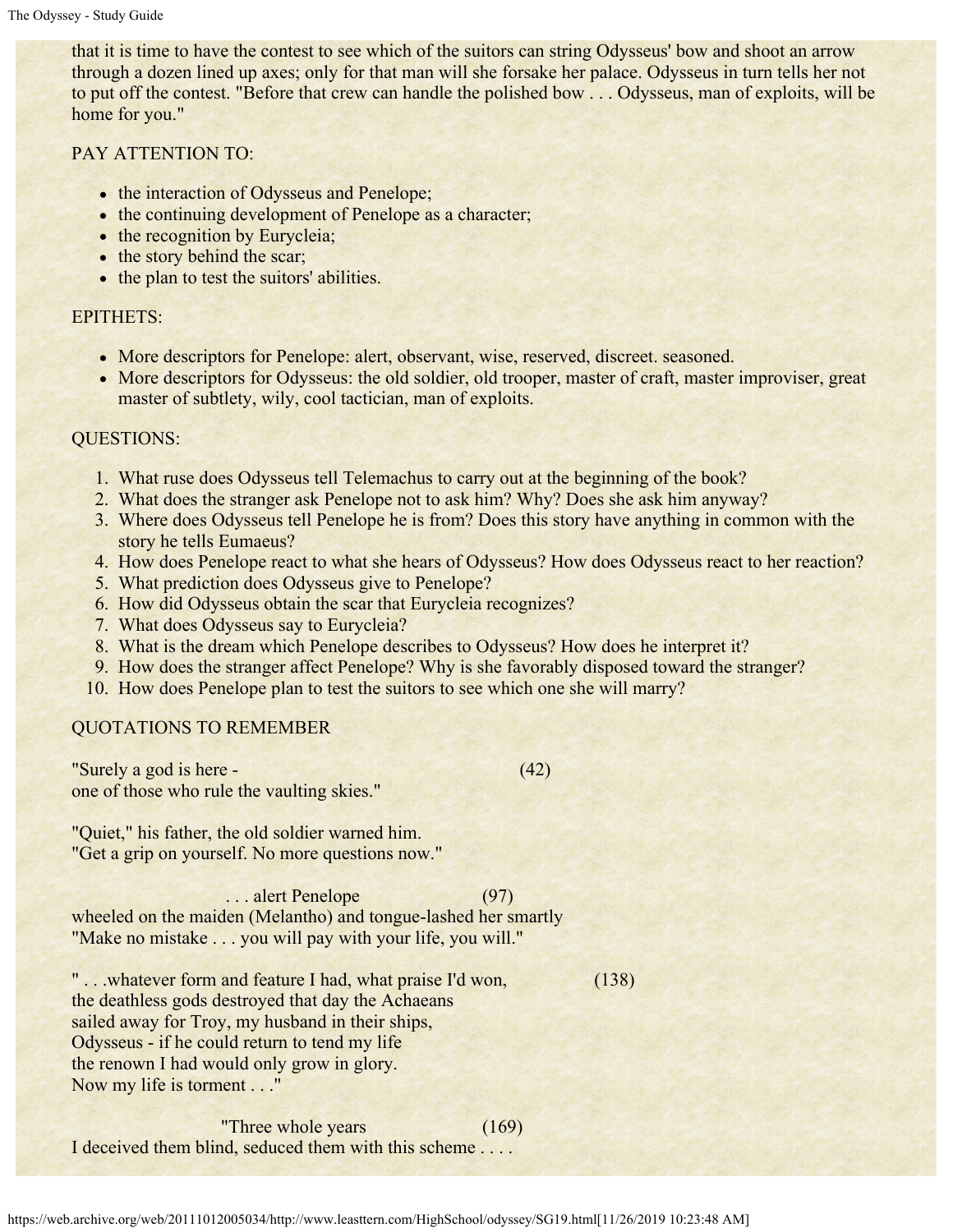| Then, thanks to my maids - the shameless, reckless creatures -<br>the suitors caught me in the act, denounced me harshly,<br>So I finished it off. Against my will. They forced me.<br>And now I can't escape a marriage, nor can I contrive<br>a deft way out. My parents urge me to tie the knot<br>and my son is galled as they squander his estate -<br>he sees it all. he is a grown man by now, equipped<br>to tend his own royal house and tend it well." |       |  |
|------------------------------------------------------------------------------------------------------------------------------------------------------------------------------------------------------------------------------------------------------------------------------------------------------------------------------------------------------------------------------------------------------------------------------------------------------------------|-------|--|
| "Now stranger, I think I'll test you, just to see<br>if there in your house, with all his friends-in-arms,<br>you actually entertained my husband as you say."                                                                                                                                                                                                                                                                                                   | (248) |  |
| "King Odysseus<br>he was wearing a heavy woolen cape, sea purple<br>in double folds, with a golden brooch to clasp it"                                                                                                                                                                                                                                                                                                                                           | (259) |  |
| His (Odysseus' words) renewed her deep desire to weep"                                                                                                                                                                                                                                                                                                                                                                                                           | (285) |  |
| "I swear by Zeus, the first, the greatest god -<br>all will come to pass, I swear, exactly as I say.<br>True, this very month - just as the old moon dies<br>and the new moon rises into life - Odysseus will return!"                                                                                                                                                                                                                                           | (349) |  |
| in a flash she new the scar -<br>that old wound<br>made years ago by a boars white tusk when Odysseus<br>went to Parnassus, out to see Autolycus and his sons                                                                                                                                                                                                                                                                                                    | (445) |  |
| Odysseus rushed him first,<br>shaking his long spear in his sturdy hand,<br>wild to strike but the boar struck faster,<br>lunging in on a slant, a tusk thrusting up<br>over the boys knees, gouging a deep strip of flesh<br>but it never hit the bone -<br>Odysseus thrust and struck,<br>stabbing the beasts right shoulder -                                                                                                                                 | (516) |  |
| "Nurse, you want to kill me?<br>quiet, not a word to anyone in the house<br>Or else. I warn you - and I mean business, too<br>Just be quiet. Keep your tails to yourself.<br>Leave the rest to the gods."<br>Hushed so,<br>the old nurse went padding down the halls<br>to fetch more water - her basin had all spilled -                                                                                                                                        | (545) |  |
| "When night falls I may go mad with grief.<br>Like Pandareus' daughter, the nightingale in the green woods<br>lifting her lovely song at the first warm rush of spring,<br>perched in the treetops' rustling leaves and pouring forth<br>her music, shifting, trilling, and sinking, rippling high to burst<br>in grief for Itylus, her beloved boy, King Zethus' son<br>whom she in innocence once cut down with bronze -                                       | (582) |  |